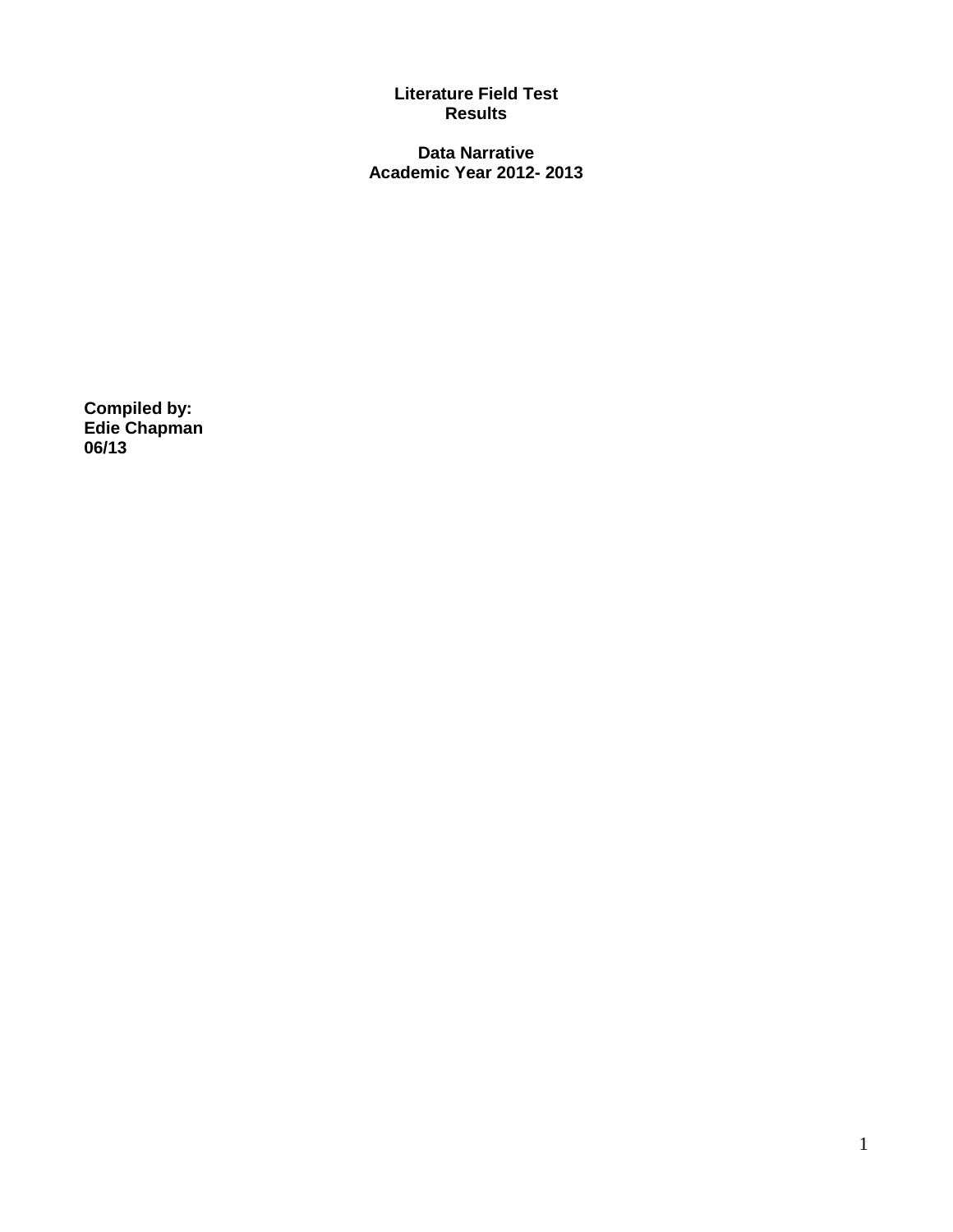I. In spring of 2013, 4 graduating seniors, Literature majors, were assessed by ETS using a standardized Major Field Test, Literature in English.

| Н. | a. Male: $33\%$           |                             | The demographics of the tested group are as follows:<br>Female: $67%$ |            |                        |  |  |  |  |
|----|---------------------------|-----------------------------|-----------------------------------------------------------------------|------------|------------------------|--|--|--|--|
|    | b. White: $83\%$          |                             | <b>Other: 17%</b>                                                     |            |                        |  |  |  |  |
|    | c. Transfer students: 17% |                             | Non-transfer:83%                                                      |            |                        |  |  |  |  |
|    |                           | d. English as best language |                                                                       |            |                        |  |  |  |  |
|    | Yes: 67%                  |                             |                                                                       | Other: 17% | Both: 17%              |  |  |  |  |
|    |                           | e. Undergraduate GPA        |                                                                       |            |                        |  |  |  |  |
|    | $3.5 - 4.0$ : $33\%$      |                             | $3.00 - 3.49:50\%$                                                    |            | $2.50 - 2.99$ : 17%    |  |  |  |  |
|    |                           | f. Major Field GPA:         |                                                                       |            |                        |  |  |  |  |
|    | $3.5 - 4.0:50\%$          |                             | $3.00 - 3.49:33\%$                                                    |            | 2.50-2.99%: 17%        |  |  |  |  |
|    | g. Education Planned:     |                             | 17%                                                                   |            | plan to pursue an MA   |  |  |  |  |
|    |                           |                             | 50%                                                                   |            | plan to pursue a Ph.D. |  |  |  |  |
|    |                           |                             | 33%                                                                   | Undecided  |                        |  |  |  |  |
|    |                           |                             |                                                                       |            |                        |  |  |  |  |

- III. The assessment was divided into four categories, with each category further divided into subcategories as noted in Section VII.
	- a. Literature 1900 and Earlier
	- b. Literature 1901 and Later
	- c. Literary Analysis
	- d. Literary History and Identification
- IV. The **total test scores,** noting percentiles for students are as follows:

| <b>Percentile Score</b><br>on Entire Exam | Number of<br><b>Students</b><br>in Percentile |  |  |
|-------------------------------------------|-----------------------------------------------|--|--|
| 90-99%                                    |                                               |  |  |
| 80-89%                                    |                                               |  |  |
| 70-79%                                    | $\Omega$                                      |  |  |
| 60-69%                                    |                                               |  |  |
| 30-33%                                    | 2                                             |  |  |
| 10-20%                                    | 2                                             |  |  |

The *scale scored mean* for the total exam was **153.** *(In 2012 it was 171 for PLNU; in 2011 it was 174.)*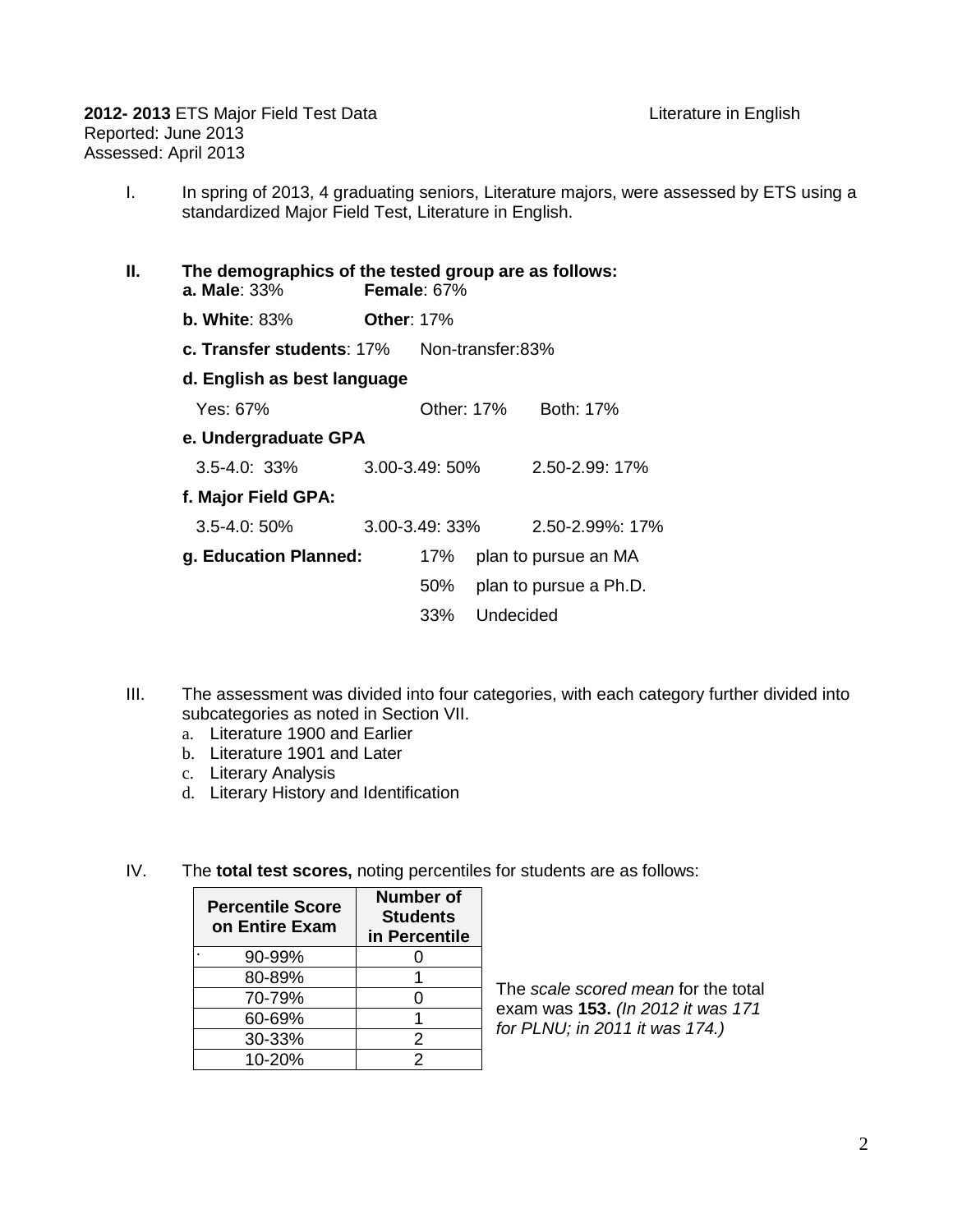V. The **raw scores,** based on a possible score of 200, for the total exam are noted below. The *scale score mean,* for the total test **is 170.**

**In 2012-2013, PLNU's score was 153.**

**The scale scored mean of all schools tested 2005-2010 was 154.7%.**

| Raw           |
|---------------|
| <b>Scores</b> |
| 165           |
| 161           |
| 158           |
| 158           |
| 143           |
| 133           |

- VI. Following are the percentiles for subcategories as noted below:
	- a. **Literature 1900 and earlier:** The *average score* in this subcategory is **51%.** In 2011, it was **75%.**

**The scale scored mean of all schools tested 2005-2010 was 54.3%.**

| <b>Percentile</b><br><b>Score</b> | Number of<br><b>Students in</b><br>Rank |
|-----------------------------------|-----------------------------------------|
| 80-99%                            | 0                                       |
| 70-79%                            | 0                                       |
| 60-69%                            |                                         |
| 55-59%                            | 3                                       |
| 45-49%                            |                                         |
| $30 - 34%$                        |                                         |

b. **Literature 1901 and later:** The *average score* in this subcategory **is 57%.** In 2011, the average was **69%.**

**The scale scored mean of all schools tested 2005-2010 was 54.5%.**

| <b>Percentile</b><br><b>Score</b> | <b>Number of</b><br><b>Students in</b><br>Rank |  |  |  |
|-----------------------------------|------------------------------------------------|--|--|--|
| 90-99%                            | O                                              |  |  |  |
| 85-89%                            | ი                                              |  |  |  |
| 80-84%                            | 0                                              |  |  |  |
| 70-75%                            | 2                                              |  |  |  |
| 60-64%                            |                                                |  |  |  |
| 55-59%                            |                                                |  |  |  |
| 40-44%                            |                                                |  |  |  |
| 35-39%                            |                                                |  |  |  |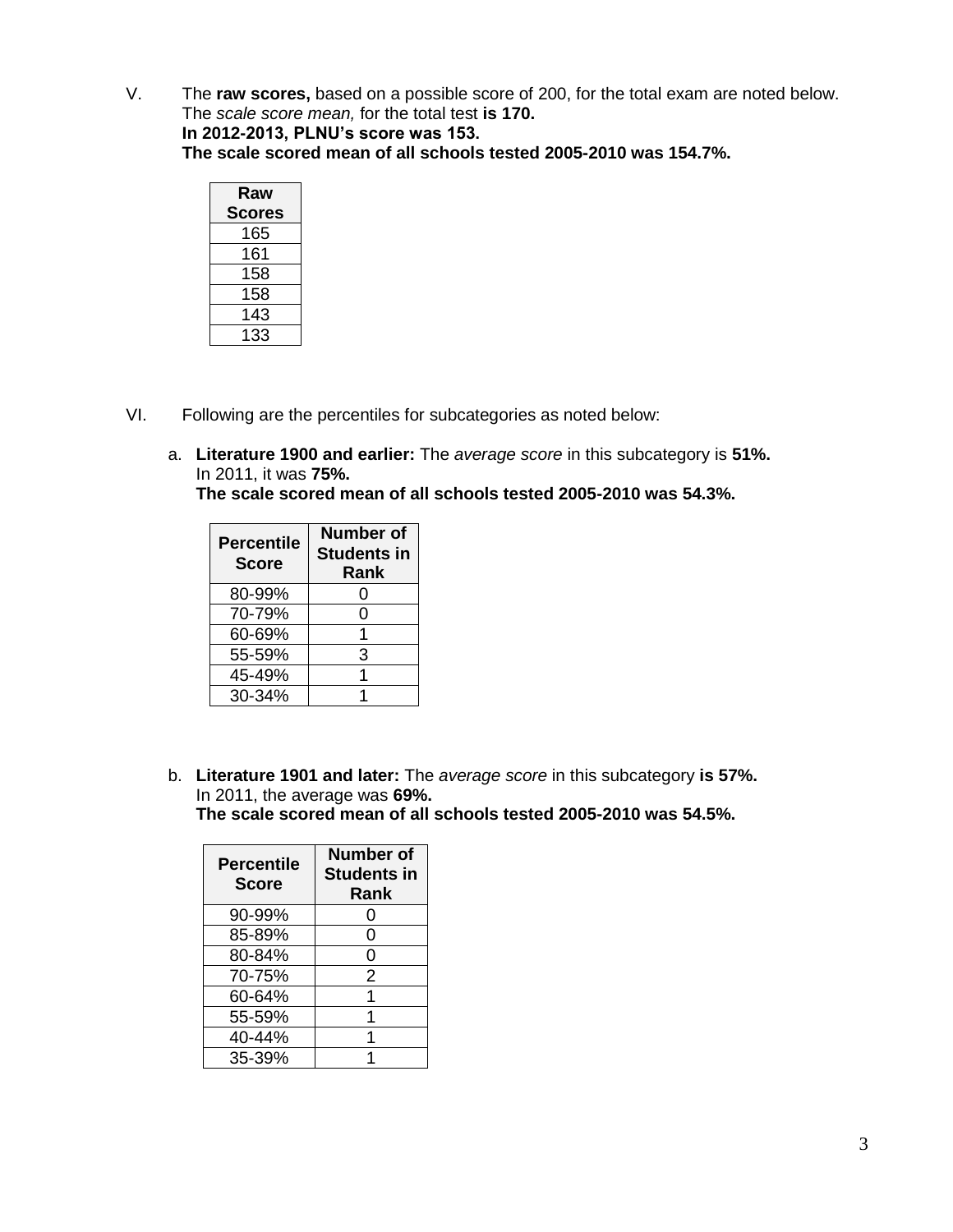c. **Literary Analysis:** The *average score* in this subcategory is 47%. In 2011, it was **70% The scale scored mean of all schools tested 2005-2010 was 54.6%.**

| <b>Percentile</b><br><b>Score</b> | <b>Number of</b><br><b>Students in</b><br>Rank |  |  |  |
|-----------------------------------|------------------------------------------------|--|--|--|
| 90-99%                            | ( )                                            |  |  |  |
| 80-89%                            | 0                                              |  |  |  |
| 70-79%                            | 0                                              |  |  |  |
| 60-79%                            | 0                                              |  |  |  |
| 55-59%                            | 2                                              |  |  |  |
| 50-54%                            |                                                |  |  |  |
| 45-49%                            |                                                |  |  |  |
| 35-39%                            |                                                |  |  |  |
| 25-29%                            |                                                |  |  |  |

d. **Literary History and Identification**: The *average score* in this subcategory is **63%**. In 2011, it was **75% The scale scored mean of all schools tested 2005-2010 was 53.9%.**

| <b>Percentile</b><br><b>Score</b> | Number of<br><b>Students in</b><br>Rank |  |  |
|-----------------------------------|-----------------------------------------|--|--|
| 90-99%                            | 0                                       |  |  |
| 80-89%                            | 0                                       |  |  |
| 70-74%                            |                                         |  |  |
| 65-69%                            | 3                                       |  |  |
| 55-59%                            |                                         |  |  |
| 45-49%                            |                                         |  |  |

VII. Each subcategory was further divided into other categories. Noted below in bold are the PLNU students' *mean percent correc*t within each of these categories. The other score is the national mean percent correct for the years 2005-2010:

| <b>Subcategory</b>                                  | <b>PLNU</b><br>2013 | <b>PLNU</b><br>2012 | <b>PLNU</b><br>2011 | <b>PLNU</b><br>2010 | <b>PLNU</b><br>2009 | <b>National</b><br>2005-2010 |
|-----------------------------------------------------|---------------------|---------------------|---------------------|---------------------|---------------------|------------------------------|
| British Literature pre-1660                         | 47                  | 66                  | 66                  | 60                  | 65                  | 50.8                         |
| British Literature 1660-1900                        | 43                  | 52                  | 68                  | 60                  | 63                  | 46.2                         |
| American Literature to 1900                         | 47                  | 61                  | 74                  | 66                  | 70                  | 59.9                         |
| <b>British and American</b><br>Literature 1901-1945 | 52                  | 58                  | 66                  | 57                  | 64                  | 52.1                         |
| Literature in English since<br>1945                 | 55                  | 75                  | 75                  | 62                  | 74                  | 61.7                         |
| <b>Literary History</b>                             | 57                  | 63                  | 63                  | 53                  | 55                  | 45.6                         |
| Identification                                      | 47                  | 54                  | 63                  | 55                  | 60                  | 47.1                         |
| <b>Literary Theory</b>                              | 42                  | 58                  | 69                  | 64                  | 62                  | 48.4                         |